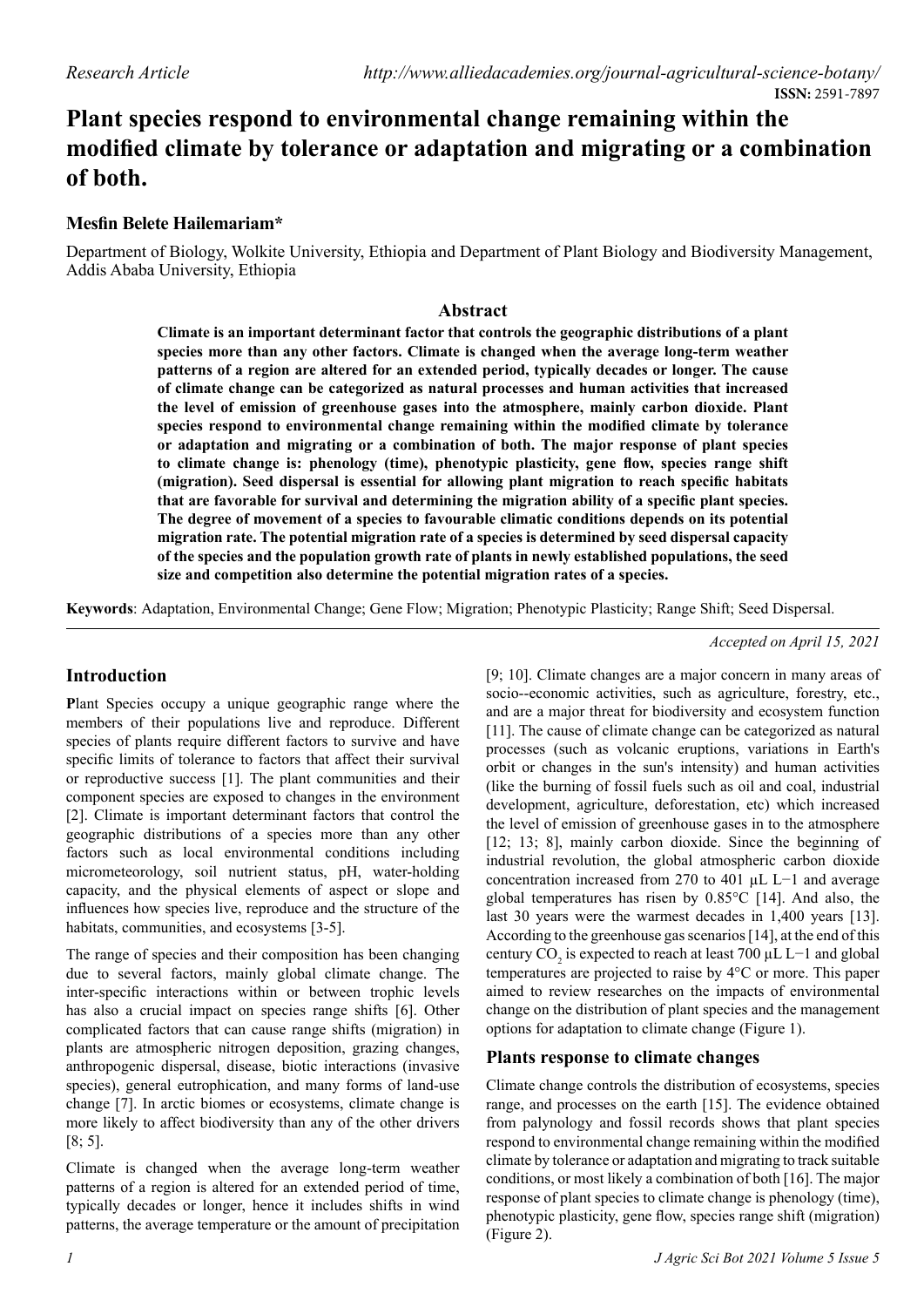*Citation: Hailemariam MB. Plant species respond to environmental change remaining within the modified climate by tolerance or adaptation and migrating or a combination of both. J Agric Sci Bot. 2021;5(5): 055.*



*Figure 1. Conceptual flow chart showing the major focus areas of the review.*



*Figure 2. Species response to climate change*

*A. Shows the probability that a given species persists with climate change (both in the past and future) is influenced by the degree of phenotypic plasticity, the ability of populations to migrate, and the potential for populations to evolve traits that are adaptive in the original environment [13].* 

*B. Plant populations with low genetic and/or phenotypic variability are unlikely to persist (red line). Phenotypic plasticity can facilitate the tolerance of environmental change over the short term (blue line). Migration to a more favorable environment and/or the evolution of adaptive traits (including greater plasticity) can facilitate long-term responses to environmental change (orange line) [13].*

#### *Phenology*

*Phenology*is the seasonal pattern of activities, life histories of an organism. Also it refers to recurring, seasonal plant and animal life cycle stages, such as leafing and flowering, maturation of agricultural plants, the emergence of insects, and migration of birds [17]. Shifts in the timing of phenological events serve as powerful biological indicators of global climate change [18], and the phenological variation among species is vital in avoiding competition, which could help them respond better to climate change [19]. And also, phenological shift increases the primary productivity of an ecosystem, since longer growing seasons are more productive than shorter growing seasons [20].

#### *Phenotypic Plasticity*

*Phenotypic Plasticity* refers to the changes in an organism's behavior, morphology, and physiology in response to environmental change [21; 22]. It is a fundamental mechanism by which species respond to a changing environment [14]. Plasticity can facilitate evolution by alleviating the immediate selection pressures imposed by climate change, providing more time for evolutionary responses through genetic assimilation [23].

#### *Gene Flow*

*Gene Flow* describes the movement of genetic traits within and among populations, as individual animals or plants breed [24]. Plant populations are connected over spatial scales by pollen and seed dispersal, and gene flow can expand genetic variation, reduce inbreeding, and facilitate evolutionary responses to selection [14]. He describes that under climate change; gene flows introduce pre-adapted alleles to warm conditions and also can restrict evolutionary responses to climate change by introducing maladapted alleles into populations that are already lagging in their adaptive responses to changing.

#### *Range shifts*

*Range shifts* Plant species are capable of migrating to newly suitable sites before they become extinct on their original sites. Because of climate changes, species may no longer be adapted to the set of environmental conditions in a given region and fall outside its climatic niche [25]. At a global scale, the temperature increased by 0.740C, with a 1.10C increase in North America over the last five decades, and identified as a major cause of climate change which leads to a systematic change in the geographic distribution of species [26]. As a response to ongoing climate change, many species begin to shift their distributions towards the pole (latitudes) and higher elevations and mountain environments are predicted to experience rapid climatic changes [22; 26-28]. Because of this, there is a greater risk of habitat loss and local extinctions for species at high elevations compared to species at lower elevations [29]. The paleo-ecological record shows that climate change causes a dramatic shift in alpine plants or forest species. Therefore, migration is a strategy used to adjust to changing environments, and the migration of plant species limited by dispersal ability [31]. Seed dispersal is essential for plant migration to reach specific habitats that are favorable for survival [32], and it determining the migration ability of a specific plant species [31].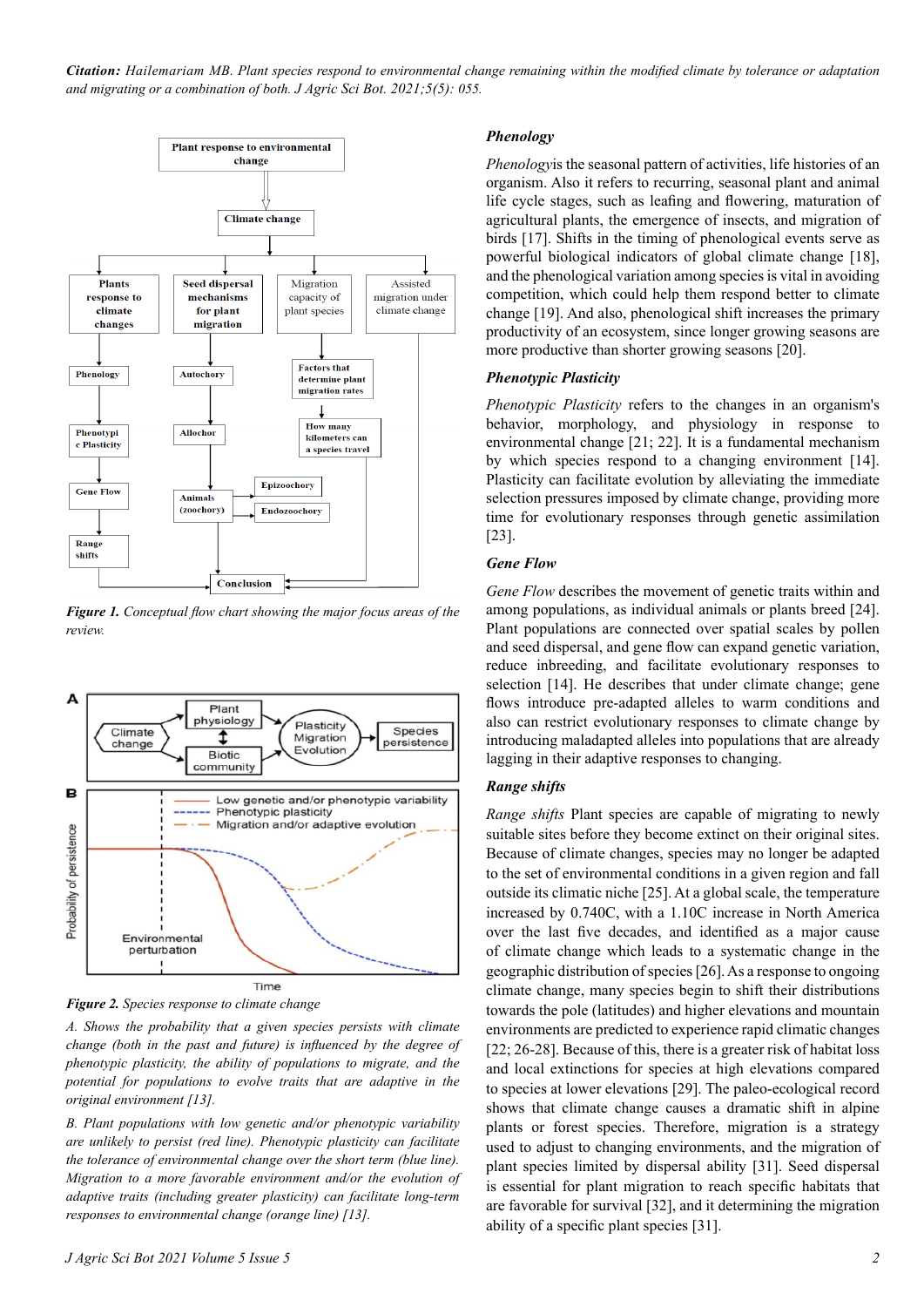## **Seed dispersal mechanisms for plant migration**

The movement of seeds away from their parent plant is called seed dispersal. Migration of plant species (directional shift), is a complex process determined by dispersal potentials, fecundity, population establishment, population growth, landscape structure, and the availability of suitable habitat [28]. Plants populations migrate in response to climate change rely on dispersal capabilities and their ability to establish a new site. Migration is a major autogenic adaptive response of wild species to ongoing and future climate change [33]. Unlike animals, plants have very limited mobility to search for a better home and consequently rely upon a variety of modes of dispersal vectors. There are two broad categories of seed dispersal such as autochory and allochory (dispersal through external means).

#### *Autochory*

*Autochory* is the dispersal of seeds without any external vectors, this limits the distance they can disperse their seed [34]. This can be achieved through Gravity (Barochory) where heavy fruits usually fall from the tree. After the fruits fall, a secondary agent, like animal or water, may disperse it. Seeds dispersed by gravity are coconuts, calabash, passion fruit, apples, hedychium, cerinthe, commelina, canna, etc [34], and Ballistic (Ballochory) the seed are forcefully ejected by explosive dehiscence of the fruit and which are powerful enough to throw the seed up to 100 meters. This explosion happens due to the Sun and the seed pod starts drying out due to heat. This creates tension along the walls of the pod or turgor pressure within the fruit. Thus, the pod splits open, and the seeds are violently ejected in the air [34].

## *Allochory*

*Allochory* refers to any types of seed dispersal where a vector or secondary agent is used to disperse seeds. These vectors include, wind (anemochory) disperse small, light, hairy, and feathery seeds. Some seed pods face upwards; as the wind pushes them, the seeds flow away. Plants seeds that are dispersed by winds are dandelions, swan plants, cottonwood tree, hornbeam, ash, cattail, puya, tecoma, willow herb, etc [34].

The other agents are water (hydrochory), the seeds or fruits must be waterproof, light, and hollow to float on water. Seeds can travel extremely long distances, thousands of kilometers in water. Such as Coconuts, mangroves, foxglove, brooklime, yellow water lily, and water mint.

Animals (zoochory) are the most common dispersal agent. They can disperse seeds in two ways: epizoochory and endozoochory. Epizoochory is the transport of seed on the external of vertebrate animals. Some seeds stick to the fur of animals and are carried to new areas. The seed may have a variety of adaptations for dispersal, including adhesive mucus, hooks, spines, barbs, and projections or hairs which help them adhere to the animal [35;34], eg. *Trifolium Angustifolium*, adheres to animal fur using stiff hairs covering the seed [36]. This form of seed dispersal has been implicated in rapid plant migration and the spread of invasive species [36; 34]. Endozoochory is the dispersal of seeds internally or via ingestion by vertebrate animals (mostly birds and mammals). Animals are attracted to fleshy, edible, nutritious fruit and consume them [37], and then, the seeds are defecated from their bodies. Among the modes of long-distance

dispersal of plants anemochory (wind dispersal), and zoochory (animal dispersal) are the most common [38; 34].

## **Migration capacity of plant species**

#### *Factors that determine plant migration rates*

The migration rates of species are limited and depend on inter-linked effects of climate, inter-specific competition, and landscape fragmentation [39]. Migration of species is the most common biotic response to climate change. The degree of movement of a species to favorable climatic conditions depends on its potential migration rate. The potential migration rate of a species is determined by two main factors, the seed dispersal capacity of the species and the population growth rate of plants in newly established populations [40]. The seed size also determines the potential migration rates indicating smallseeded species have superior migration ability because they are more efficient at dispersal than large-seeded species with the same dispersal mode [31].

The competition also affects the rate of migration; migration rates decrease with increasing numbers of competing species [5]. The migration rates of early successional species are about 10 times faster than mid- to late-successional species [39], because of the rapid growth rates, large amounts of seed, and long seed dispersal distances of early successional species. Therefore early-successional species colonize new potentially suitable habitats much faster due to their lower migration limitation [39].

## **How many kilometers can species travel?**

Plant's fitness and survival depend on Long-Distance Seed Dispersal (LDD), with certain environmental factors [41]. A driving feature for LDD has increased plant fitness by decreasing neighboring plant competition for offspring and it is evidence for rapid plant migration [36]. Large jumps (long-distance dispersal) involve the selection of seeds by birds, bats, wind, resin-collecting stingless bees, vertebrates, and large terrestrial mammals which can transport seeds tens of kilometers or more before defecating, regurgitating, or dropping [42;43]. One km is taken as the threshold (minimum) distance at which a plant can disperse its seeds and it is counted as LDD [41], however, others consider a seed dispersal event to be ''long-distance'' if it is over 100 m and relatively small spatial scales is less than 100 m [44]. Sticky seeds, or those with hooks or barbs, may remain attached to a bird or mammal for long periods, and small seeds may be carried in mud on the feet of animals [38].

In eastern North America, the migration velocities are as high as a kilometer a year. A species can track increasing temperatures by shifting its range upwards, pole-wards, or a combination of both [26]. According to [45], the increase in the mean annual temperature of 0.70c in Australia shows an average decrease of 0.50c per 100m along with altitudinal increase, this causes a shift of 8 m to 10m per decade to altitudinal vegetation. According to [46], the average poleward (latitude) and upward (altitudinal) range shift of a species were reported to be 17.6 km latitudinal and 12.2m elevational per decade. The distribution of nine species out of the widely distributed 10 species in the year from 1977 to 2006/2007 indicates that an average altitudinal shift of 64.7 m,  $\pm$  33.8 m [47]. They showed that many species including alpine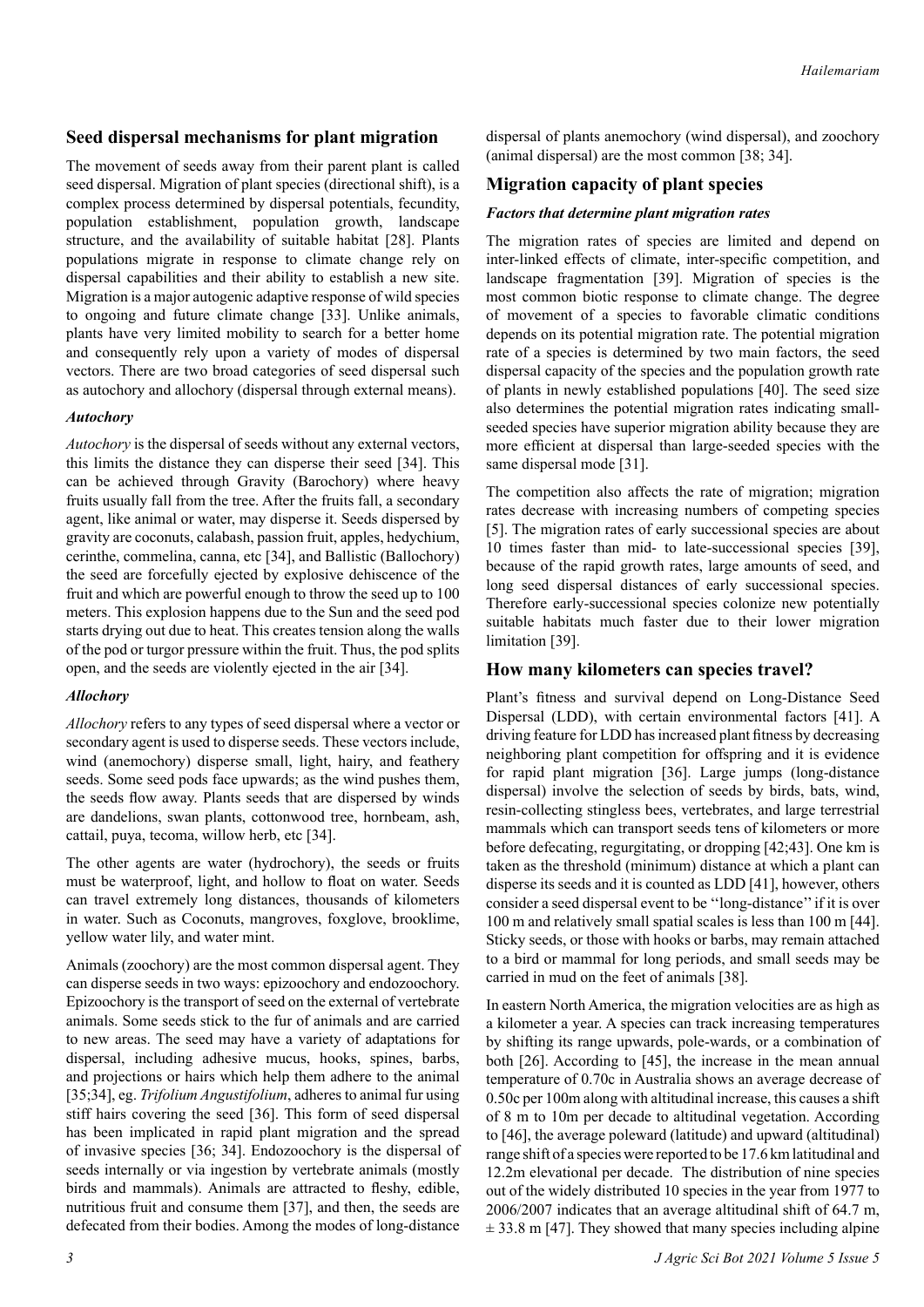*Citation: Hailemariam MB. Plant species respond to environmental change remaining within the modified climate by tolerance or adaptation and migrating or a combination of both. J Agric Sci Bot. 2021;5(5): 055.*

herbs, birds, and butterflies are found an average poleward shift of 6.1 km per decade. According to [47] report, from the total of 171 species, 118 moved towards the higher elevation and 53 species shifted their range to lower elevation, most are shifting upward in response to climate change.

In temperate zones, an increase in the annual temperature of 30C change cause a shift of approximately 300 km to 400 km in latitude and/or 500 m in elevation [4]. A recent meta-analysis of 23 studies estimating shifts in latitude and 31 estimating shifts in elevation reported an overall migration rate of 16.9 km poleward and 11.0 m upward per decade. Seeds of many temperate forest herbs, including Trillium grandiflorum, are dispersed primarily by ants and carry the seeds 0 m to 2 m and rarely 30 m to 40 m from mother plants. Deer may disperse trillium seeds up to 3.8 km, but also negative effects of herbivory [40]. The distribution model of Pinus pinaster moving across fynbos landscapes in South Africa suggests that 160m per year and maximum spread rates of over 750m per year. This long-distance dispersal is a key to understanding rapid plant migration [43].

The research was done in California, Oregon, and Washington of USA indicates that the mean elevation and latitude range of seedling distribution of most species was both higher than and north of the mean of the range of mature trees, in response to a warming climate. The seedling distribution of a species is higher and north of the mature trees. Study [26] indicates that the average mean seedlings distribution of almost all species was higher (26.58 m) and north (11.22 km) of mature trees, however seedlings of one species distributed in a decrease elevation and south of the latitude with a small the differences [26]. The migration rates are estimated to increase in the order of 0.1 km to 1 km per year for temperate mixed forests, because of the doubling of atmospheric CO2 concentrations over the next century. This leads to a shift of approximately 2000 km to 20000 km for 21 000 y [40]. The mean annual temperature range of seedlings was 0.12°C which is lower than that of the tree species, and the mean annual temperature range of seedlings was colder than that of the range of trees. Thus only 4 species out of 46 species were shifted towards warmer areas [26].

## **Assisted migration in species conservation under climate change**

Assisted migration is an important means when the rates of species' range shifts are too slow relative to the expected rates of climate change and are not able to cross natural and human-created barriers. Therefore, assisted migration increases dispersal by actively moving species from their current locations to climatically suitable regions [27]. Assisted migration is the intentional transfer of flora or fauna to a new region in response to climatic change. It avoids species extinction from the harmful effects of climate change [48]. Species that are endemic to the summits of single mountain ranges are projected to become extinct. Therefore, increasing the dispersal capacity of endangered species might represent the most effective climate change adaptation strategy to reduce extinction rates [27].

People serve as a kind of super dispersal mechanism to avoid the effect of climate change on native species by moving seed longer distances (thousands of kilometers) than they could travel on their own [43;49]. Assisted migration remains controversial those in favour of assisted migration argue that the risks are limited if assisted species movements are well planned and the right species into the right locations. For example, the introduction of an ecologically equivalent species to replace an extinct one [3]. However, the fear is that translocated species become 'invasive' in their new ranges [27]. Invasions by alien organisms and diseases resulted in the extinction of native species or huge loss of ecosystem services. For example, in the United States, invasions of non-native plants, animals, and microbes are thought to be responsible for the 42% decline of native species now listed as endangered or threatened [50]. The alien Eurasian cheatgrass (Bromus tectorum) can expand into western North America, occupies a range of about 200,000 square kilometers within the last decade of the 40 y invasion [42]. Therefore, translocation of a species beyond their native range is an option when traditional strategies are insufficient.

## **Conclusion**

Forest This paper provides information on the impact of environmental changes on the distribution of plant species. It provides the major plant responses to climate change and contributes to the management options for adaptation to climate changes. This climatic information helps to understand the climatic factors and to predict the future distribution range of a particular species. There is a need for a policy to support climate change mitigation. This is the responsibility of the national and local governments, communities, private sectors, and international agreements for supporting adaptation. More active management is required to maintain particularly forests in conservation reserves. Therefore it is necessary to strengthen the relationship between climate science, forest research, forest managers, and the community.

## **References**

- 1. Kouhgardi, Zahedi A, Sagheb T, Akbarzadeh. The effects of soil characteristics and physiographic factors on the establishment and distribution of plant species in mountain forests (Case study: Asalouyeh, South of Iran). Int. Jof Biodivers Conserv.2011;3(9):456-466.
- 2. Kharkwal G, Mehrotra P, Rawat, et al. Phytodiversity and growth form in relation to the altitudinal gradient in the Central Himalayan (Kumaun) region of India. Curr Sci. 2005;89(5):873-878.
- 3. Maria D, Iain C, Georgina, et al. Climate change and challenges for conservation. In partnership with the Centre for Biodiversity and Environment Research at University College London. 2015.
- 4. Torre JH, Brady WA, Devan, et al. Informing conservation by identifying range shift patterns across breeding habitats and migration strategies. Biodivers Conserv. 2016;25:345– 356.
- 5. Rishma C, Yashwant B. Footprints of El Niño Southern Oscillation on Rainfall and NDVI-Based Vegetation Parameters in River Basin in Central India. J Hydrol Eng. 2016;21(12).
- 6. Lavergne S, NicolasM, Wilfried, et al. Biodiversity and Climate Change: Integrating Evolutionary and Ecological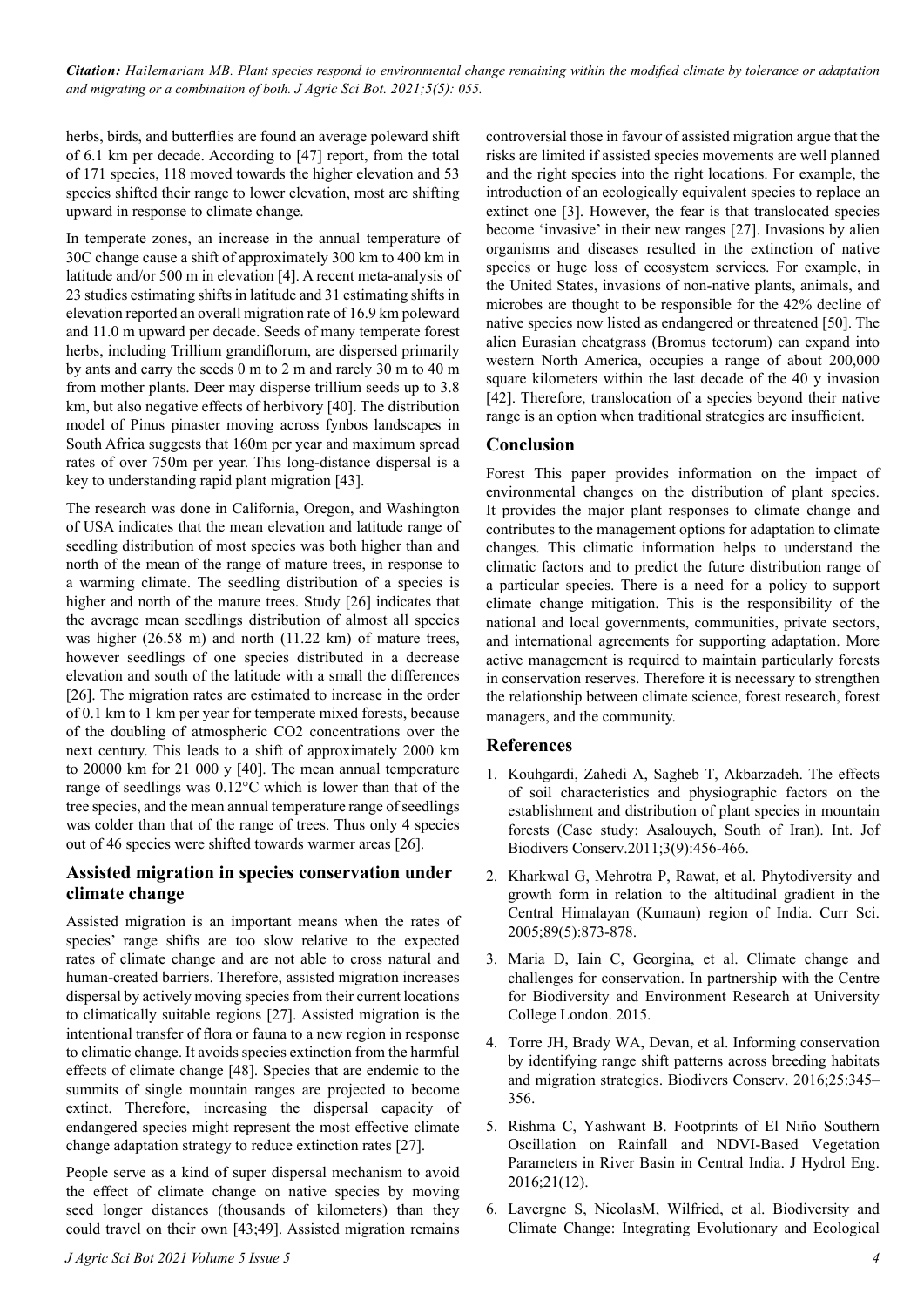Responses of Species and Communities.AnnuRev Ecol Evol Syst. 2010;41:321–350.

- 7. Groom QJ. Some poleward movement of British native vascular plants is occurring, but the fingerprint of climate change is not evident. Peer J. 2013;1(77).
- 8. Janet F, Josep MS, Alexandra DS. et al. Global change and terrestrial plant community dynamics. PNAS. 2016;113:3725-34.
- 9. Allison I. The science of climate change: questions and answers. Canberra: Australian Academy of Science.2015.
- 10. Michael Shafer. Climate change Primer. A clear and concise explanation about climate change and global warming. Warm Heart Environmental Program. A.Phrao Chiang Mai Thailand.2017.
- 11. Virginie L, Manuel M, Dirk SS, Jean C. Biodiversity monitoring: some proposals to adequately study species' responses to climate change. Biodivers Conserv. 2009;18:3185–3203.
- 12. Fantahun Ali. Impacts of Climate Change on Plant Growth, Ecosystem Services, Biodiversity, and Potential Adaptation Measure. Master thesis in Atmospheric Science,University of Gothenburg, Sweden.2013.
- 13. KatieM, Becklin JT, Anderson LM, et al.Examining Plant Physiological Responses to Climate Change through an Evolutionary Lens Plant Physiol. 2016;172:635–49.
- 14. IPCC Climate Change: The Physical Science Basis. Intergovernmental Panel on Climate Change, Cambridge, UK. 2013.
- 15. Grimm NB, Chapin FS, Britta B, et al. The impacts of climate change on ecosystem structure and function. Front Ecol Environ.2013;11:474-82.
- 16. Robin E, Christophe FR, Vittoz P, et al. Predicting future distributions of mountain plants under climate change: does dispersal capacity matter? Ecography. 2009;32:34-45.
- 17. USA National Coordinating Office (2012). USA-NPN Plant and animal phenophase definitions. USA-NPN Technical Series 2012-004.
- 18. Lianhong G, Wilfred MP, Dennis B, et al. Phenology of Vegetation Photosynthesis. AnIntegr Environ science. 2013;467-85.
- 19. Hansen J, Makiko S, Reto R, Gavin AS; Global temperature in 2015.
- 20. Bertin RI. Plant Phenology and Distribution in Relation to Recent Climate Change. J Torrey Bot Soc. 2008;135:126-46.
- 21. Price TD, Qvarnström A, Irwin DE. The role of phenotypic plasticity in driving genetic evolution. Proc Biol Sci.2003;270:1433–40.
- 22. AlistairSJ,JosepP. Running to stand still: adaptation and the response of plants to rapid climate change. Ecol Lett. 2005;8:1010–20.
- 23. Chevin LM, Lande R,Mace GM. Adaptation, Plasticity,

and Extinction in a Changing Environment. Towards a Predictive Theory. PLoS Biol. 2010;8.

- 24. Kevin R. Gene flow may help plants adapt to climate change. 2011.
- 25. Ce´line B, Cleo B, Paul L, et al. Impacts of climate change on the future of biodiversity. Ecol Lett. 2012;15:365–77.
- 26. Monleon VJ, Lintz HE.Evidence of Tree Species Range Shifts in a Complex Landscape. PLoS ONE. 2015.
- 27. Thomas CD. Translocation of species, climate change, and the end of trying to recreate past ecological communities. Trends Ecol Evol. 2011;26.
- 28. CunzeS, Heydel F, Tackenberg O. Are Plant Species Able to Keep Pace with the Rapidly Changing Climate? PLoS ONE. 2013;8.
- 29. Aidan B. Climate-Influenced Species Range Shifts: Where Are We Headed? University of Colorado, Institute of Arctic and Alpine Research, United States 2016.
- 30. SigneN, Robert ER, FlemmingS, et al. Postglacial migration supplements climate in determining plant species ranges in Europe. Proc R Soc B. 2011;278:3644–53.
- 31. KanakoT, Tomohiko K. Effect of dispersal capacity on forest plant migration at a landscape scale. J Ecol. 2004;92:778–85.
- 32. DanielGW, DouglasJL. Directed seed dispersal by bellbirds in a tropical cloud forest. Proc. Natl. Acad. Sci.1998;95: 6204–07.
- 33. Midgley GF, Hughes GO, Thuiller W. et al. Migration rate limitations on climate change-induced range shifts in Cape Proteaceae. Diversity Distrib. 2006;12:555-62.
- 34. Vittoz P, Engler R. Seed dispersal distances: a typology based on dispersal modes and plant traits. Bot Helv. 2007;117(2):109–124.
- 35. Sorenson AE. Seed dispersal by adhesion. Annu Rev Ecol Evol Syst. 1986;17: 443-63.
- 36. Manzano P, Malo JE. Extreme long-distance seed dispersal via sheep. Front Ecol Environ. 2006;4(5): 244–48.
- 37. CorlettRT. Frugivory and seed dispersal by vertebrates in the Oriental(Indomalayan) Region. Biological Reviews. 1998;73(4):413–48.
- 38. Ronald F, Neilson LF, Pitelka, et al. Forecasting Regional to Global Plant Migration in Response to ClimateChange. BioScience.2005;55(9).
- 39. Eliane SM, Heike L, Dirk RS, et al. Climate, competition, and connectivity affect future migration and ranges of European trees. Glob Ecol Biogeogr. 2012;21:164-78.
- 40. Mark V, Tiffany MK, John MD. Antagonistic effects of seed dispersal and herbivory on plant migration. Ecol Lett. 2006.
- 41. Ran Nathan, Schurr FM, Spiegel, Orr, et al. Mechanisms of long-distance seed dispersal. Trends Ecol Evol. 2008;23:638–47.
- 42. Louis FP, Robert HG. Plant Migration and Climate Change.